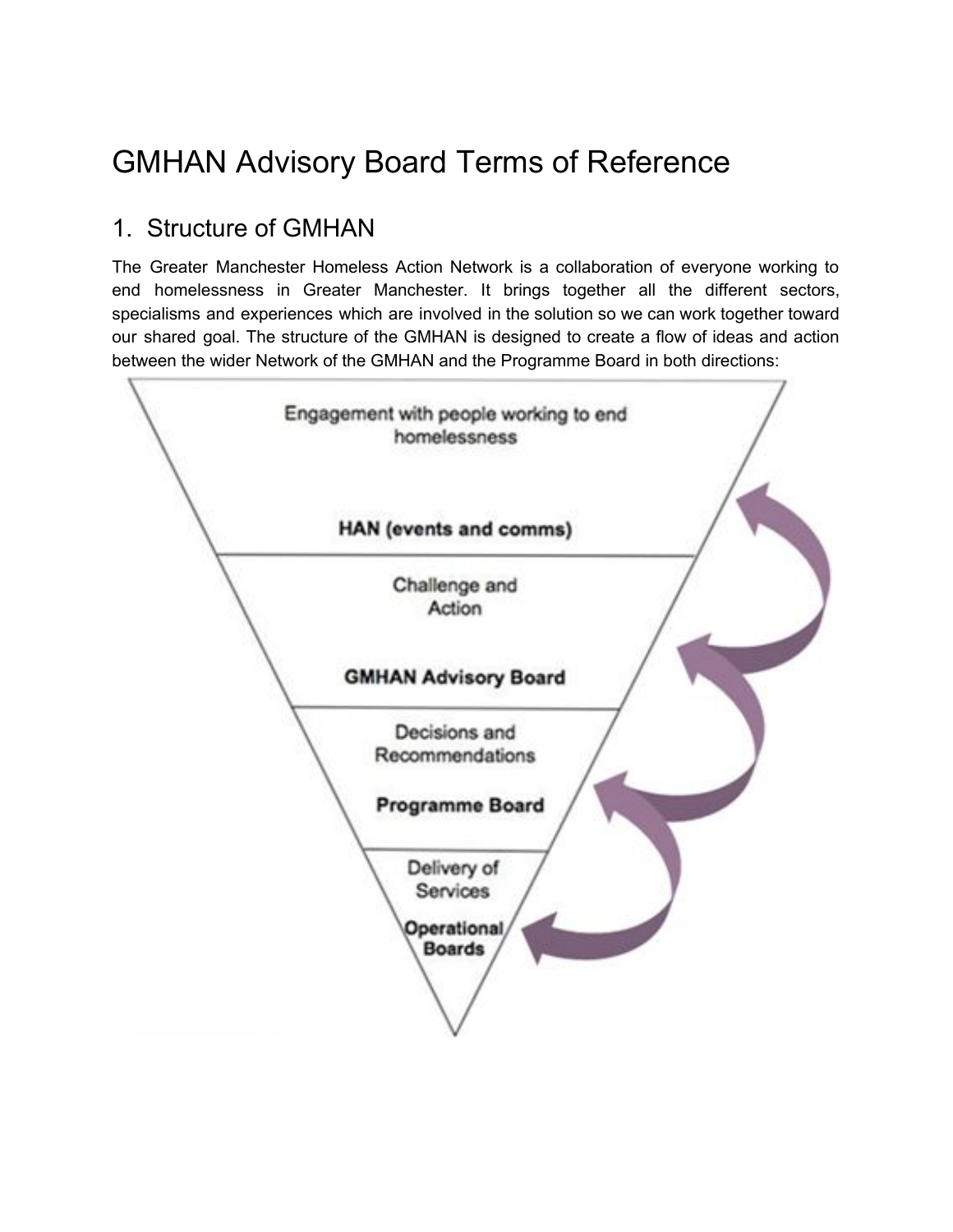The Advisory Board is the main engine which generates this flow of information and action. Meetings of the Advisory Board will have a distinct focus:

| <b>Action &amp; Support</b>                                                                                                                                                             | <b>Accountability meetings</b>                                                                                                                                                                              |
|-----------------------------------------------------------------------------------------------------------------------------------------------------------------------------------------|-------------------------------------------------------------------------------------------------------------------------------------------------------------------------------------------------------------|
| Members with live actions meet once a                                                                                                                                                   | All members meet every two months to                                                                                                                                                                        |
| fortnight to advance the Advisory Board and                                                                                                                                             | consider the overall direction of the Action                                                                                                                                                                |
| HAN's programme of work.                                                                                                                                                                | Network and take key decisions.                                                                                                                                                                             |
| They have a dual function of developing the                                                                                                                                             | This group's primary functions are to advise                                                                                                                                                                |
| HAN and taking forward actions out of the                                                                                                                                               | and challenge the wider GMCA homelessness                                                                                                                                                                   |
| Advisory Board scrutiny meetings. The                                                                                                                                                   | governance groups and any strategies being                                                                                                                                                                  |
| programme of work will be decided amongst                                                                                                                                               | co-produced.                                                                                                                                                                                                |
| people attending the action meetings, at the                                                                                                                                            | In addition, these meetings are used to                                                                                                                                                                     |
| bi-monthly scrutiny meetings and wider HAN                                                                                                                                              | update and inform others about relevant                                                                                                                                                                     |
| events.                                                                                                                                                                                 | activities within your area of expertise.                                                                                                                                                                   |
| This.<br>will<br>include<br>individual<br>support,<br>communications,<br>network<br>development,<br>feedback loops, local partnership support<br>and co-designing HAN quarterly events. | Standing item on agenda for updates from<br>GM Homelessness Programme Board and<br>vice versa for updates from the Advisory<br>Board. To be delivered by the HAN<br>representatives on the Programme Board. |

The membership of the Advisory Board is made up of individuals who are interested in taking an active role in the organisation of the GMHAN and in strengthening a community development approach as a route to end homelessness. Membership consists of an open, core group, which anyone is welcome to join.

Members are leaders or connectors in their areas of work, and include: frontline service managers, voluntary sector partnership managers, GMCA officers, faith leaders, Housing Providers, Programme Managers of commissioned services and Local Authority Leads.

# 2. Roles & Responsibilities

The primary role of the GMHAN Advisory Board is ensuring 'mutual accountability' between internal and external partners - enabling others to understand and hold our decisions and actions to account, and doing the same to others. This applies to:

a) The wider Homeless Action Network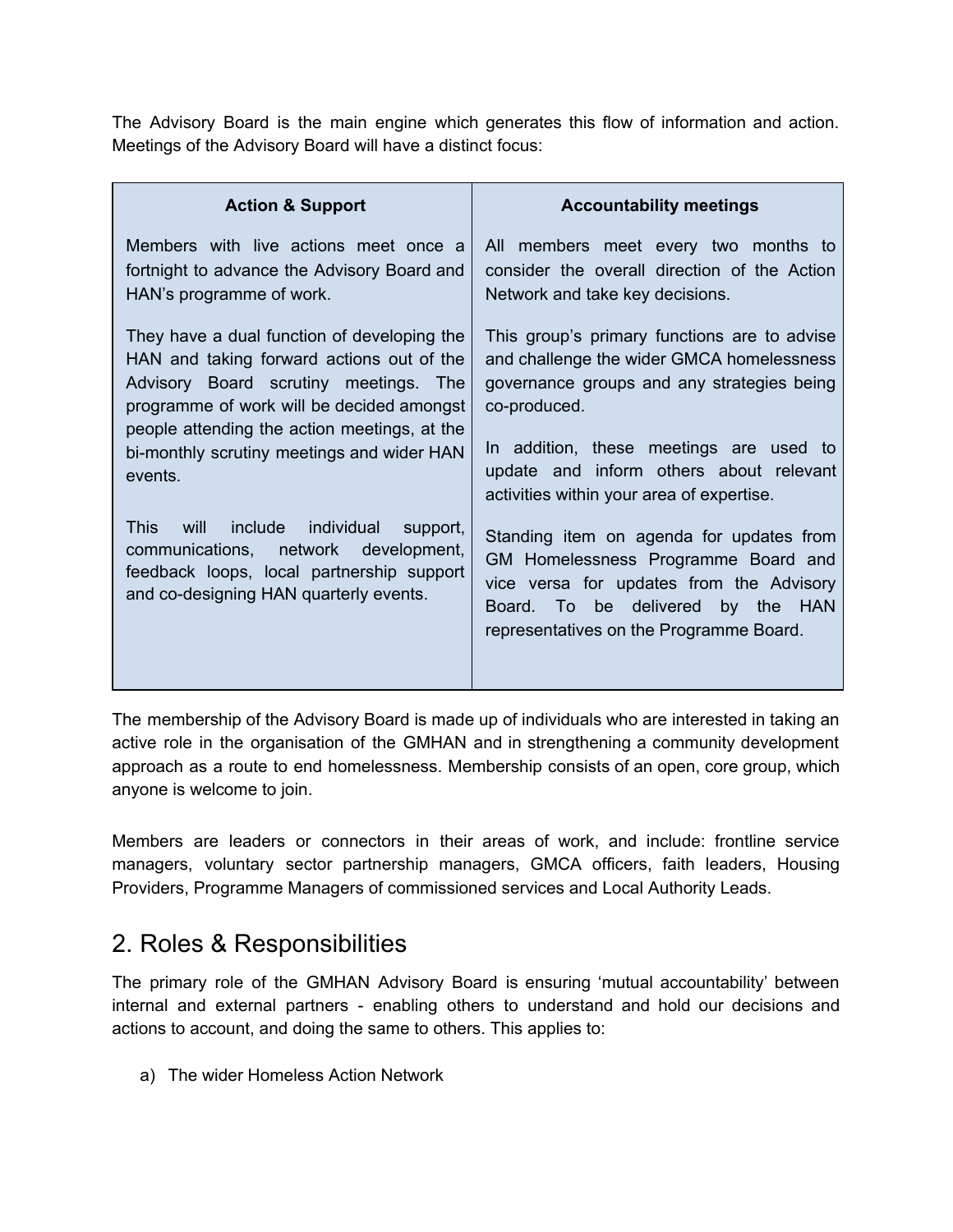- b) The Programme Board, and subsequent Operational groups related to homelessness and housing
- c) Other partners and networks involved in achieving our shared goals, including GMCA and the Mayor's Office.

Other responsibilities are to:

- Ensure the communication of key feedback, information, decisions, news and events to the full Network
- Take appropriate decisions on relevant topics in line with communications from the Network and the values outlined below
- Advocate for community development approaches to ending homelessness
- Develop and agree a programme of activity for the coming year, based on emerging trends and themes within housing and homelessness in Greater Manchester
- Organise quarterly GMHAN events in line with this programme, using the outcomes from these events to co-produce relevant policy in Greater Manchester
- Facilitate communication between the different sectors, specialisms and experiences involved in ending homelessness in Greater Manchester
- Advise and encourage partnership working across the Network, through local borough partnerships, communities of practice and time-limited action groups.

#### **Operational Detail**

- I. The Advisory Board will be Chaired by the Portfolio Holder for Housing, Planning and Homelessness for the Greater Manchester Combined Authority
- II. Times and dates for meeting will be decided annually for the following year
- III. In lieu of funding for core capacity, responsibility for dates, minutes and agendas will be performed on a voluntary basis by one of the members. This will be reviewed annually.
- IV. All documents produced and created by the Advisory Board will be saved in a shared folder accessible by all members.
- V. A summary of action from every Accountability Meeting will be made available to the public via the GMHAN website.
- VI. Membership of the Strategy & Support will be open to anyone interested in partnership development in Greater Manchester.
- VII. Attendance of Accountability group sessions will be by invite, based on representation of all relevant sectors. These include:
	- A. Voluntary & Faith
	- B. Personal Insight
	- C. Devolved government
	- D. Local government
	- E. Registered Providers
	- F. Research, Evidence and Policy
	- G. Business